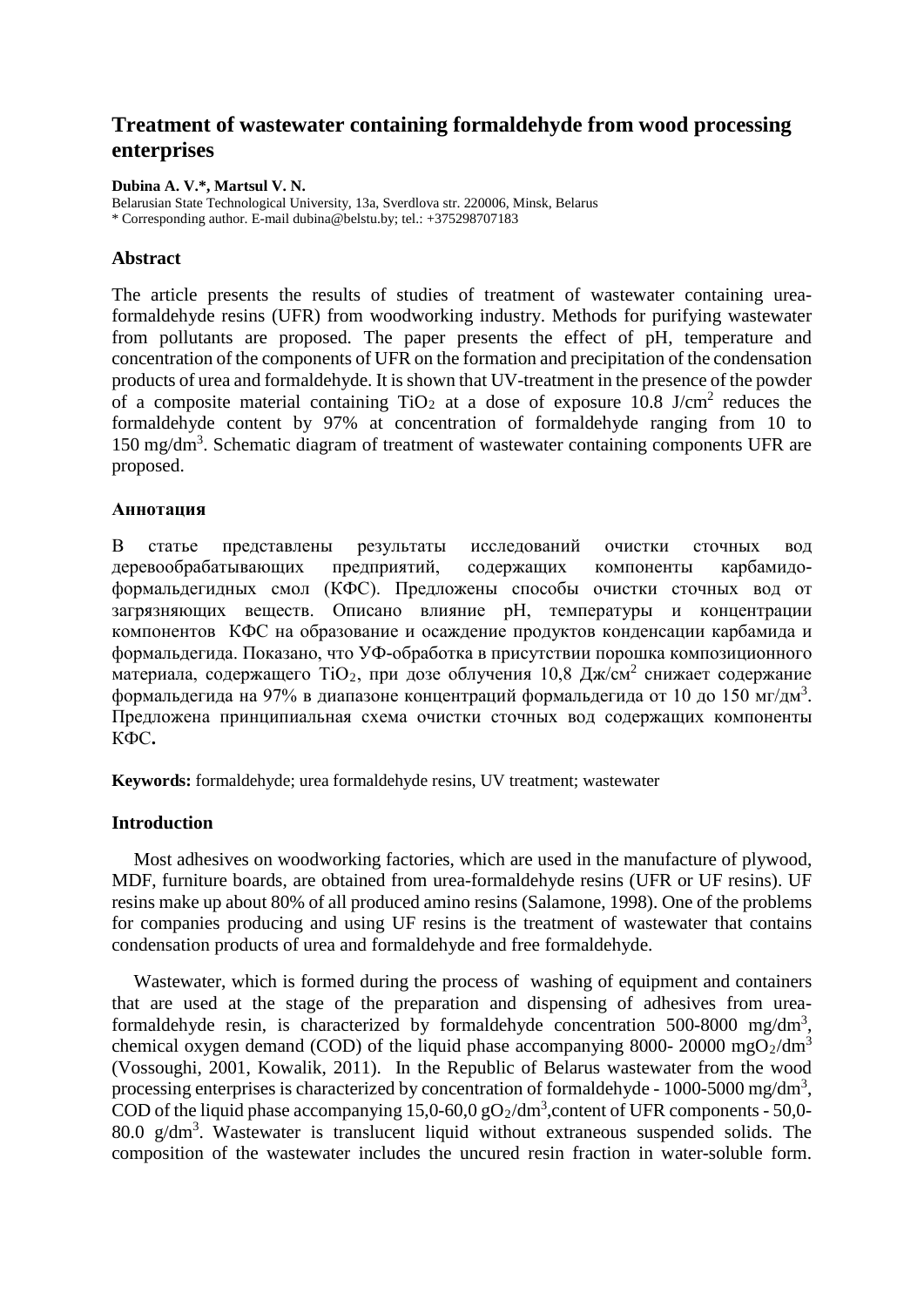Wastewater has a specific odor of formaldehyde, its color changes from grey to light grey, pH is usually in the range between 5 and 7.

Despite the formation of small amounts of wastewater, treatment such water causes difficulties associated with unstable composition of wastewater, deposition of condensation products of UF resins on the walls of tanks and pipelines and significant change of formaldehyde concentration during a short time.

Because the oligomers UFR hydrolytically unstable, the main process affecting the composition of wastewater is the hydrolysis of components of UF resins. As the result, residual methylol group and ether bonds are converted into the methylene ether bonds with the formation of free formaldehyde and water.

Feature of wastewater, containing components of UFR, is high content of nitrogen in the solid and liquid phase, which can be up to 33% of dry mass weight.

While it is not possible to organize the re-use of such waters without pre-treatment, it is important to search for technological solutions that can provide at least their partial return to water rotation cycle of the enterprise.

It is known that for the neutralization of wastewater with the same or similar composition oxidation (vapor phase and liquid phase, electrochemical, biochemical, photochemical oxidation) (Kowalik, 2011, Oliveira, 2004, Barbusiński, 2005, Kajitvichyanukul, 2006) as well as physical and chemical (adsorption, flotation, coagulation, etc.) (Salman, 2012) purification methods are used. However, in practice these methods have limited application, which is associated with considerable costs, insufficient extent of purification. Most often wastewater is not subjected to purification and after dilution is discharged into the sewer for further treatment at centralized wastewater treatment plant.

The aim of the research is to develop technology for the removal of cured components of UFR in a form that would be suitable for further re-use, and reduction of formaldehyde concentration to levels at which wastewater can be used or disposed to centralized wastewater treatment plant without dilution.

### **Methods of control and materials**

#### **Methods of control**

Formaldehyde concentration was determined by the sulfite method using automatic titration unit (Rice, 2012), pH value was determined by potentiometric method (Rice, 2012), the dry residue was determined gravimetrically, COD was determined according to ISO 6060. Determination of the elemental composition of the dispersed phase was carried out on CHNS - analyzer VarioEL cube.

#### **Мaterials**

Wastewater was characterized by content of formaldehyde -  $1000 \text{ mg/dm}^3$ , components of UF resins - 60000 mg/dm<sup>3</sup>, COD of the liquid phase - 20000 mgO<sub>2</sub>/dm<sup>3</sup> and pH 5.

Treatment was carried out at the experimental setup by source of UV radiation. The experimental setup is shown in Figure 1. The reactor represented a vertical cylinder made of stainless steel. Inner part of the cylinder had quartz cover, in which ultraviolet lamp DRT-400 was installed.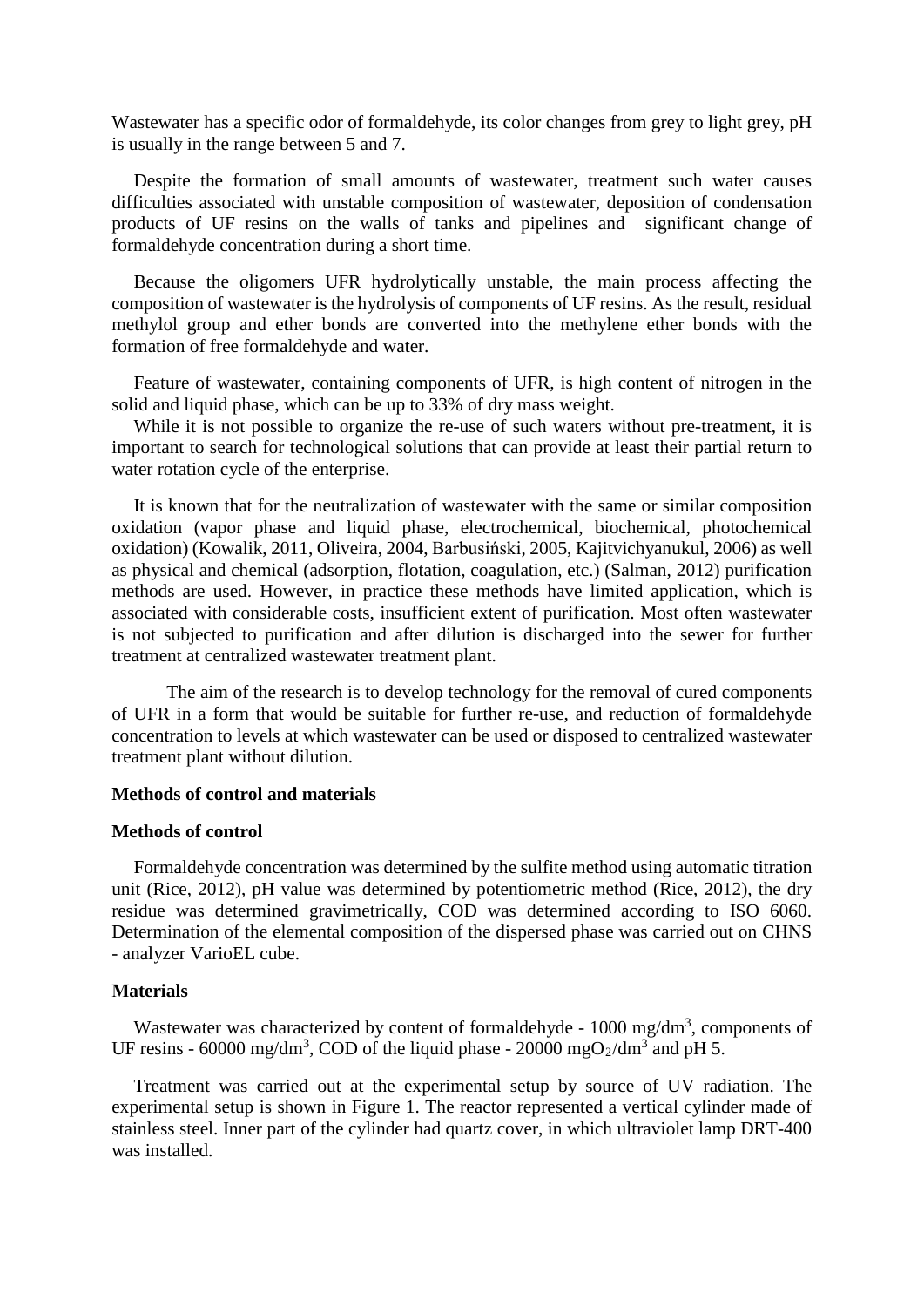

**Figure 1** Experimental setup for the UV treatment of wastewater

#### **The course of study and the results**

### **Stabilization of wastewater**

Because hydrolysis process influences the composition of wastewater, one of the tasks of the research was to determine the conditions under which maximal condensation of UFR in the form of fine particulate material occurred. This was achieved by stabilization of wastewater by preventing subsequent condensation of UFR and by obtaining the lowest possible concentration of formaldehyde.

The main methods of condensation of dissolved oligomers are raising the temperature or lowering pH to a certain values. Polycondensation process is well studied for solutions of UFR, which are characterized by a high concentration of oligomers. For dilute solutions of UFR, the selection of special conditions is required. These conditions should provide polycondensation with maximum removal of oligomeric products from the solution and be suitable for obtaining of a particulate precipitate.

The condensation process is the formation of cross ethylene and methylene ether bonds between macromolecules of UFR by reacting of the methylol groups  $CH<sub>2</sub>OH$  with each other and hydrogen of amide group. In this process three-dimensional structures are formed, which fragment is shown in Fig.2 (Salamone, 1998).



**Figure 2** Fragment of three-dimensional structure of cured UF resins

Investigations of curing process of UFR in wastewater at the increasing temperature have shown that in the liquid phase, containing oligomers and formaldehyde, several parallel reactions occurs. The reactions of attachment, condensation and hydrolysis are characterized by different mechanisms, rates and equilibrium constants.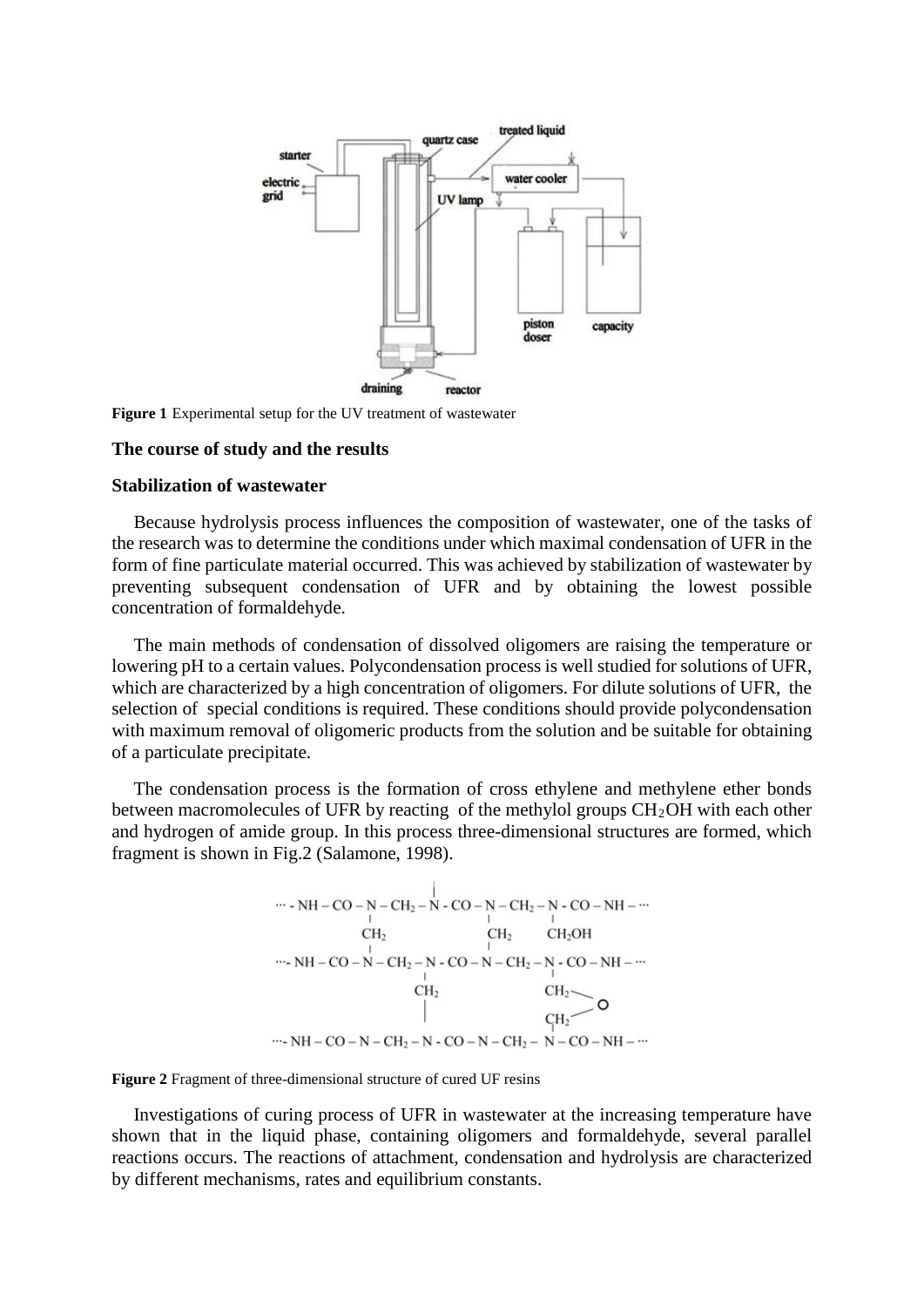The results show that when the temperature of wastewater was in range 40-60  $\pm$  2 °C and the reaction time was 2 hours dissolved UFR was condensed to 60-70%, while the initial concentration of formaldehyde reduced by 30-40%. Reduction formaldehyde concentration can be explained by the involvement of formaldehyde in reaction of polycondensation, and the partial emission of formaldehyde into the atmosphere during heating. However, the hydrolysis of formed sludge was accelerated with an increase of the temperature of wastewater that presumably could increase the concentration of formaldehyde in the solution.

We established that in carrying out reaction of polycondensation by reducing pH of wastewater to the value 2.0, the condensation degree of dissolved UFR could be substantially increased due to the division of the deposition process of condensation products into several steps, each of which finished by a separation of precipitate.

Experiments were carried out using  $1000 \text{ cm}^3$  of wastewater, which pH was lowered to a value of 2.0. We observed intense formation of the disperse phase (stage 1) consisting of a cured resin. UFR concentration in solution decreased by 70%. After sedimentation of dispersed particles the solution became clear. After separation of the precipitate the secondary process of polycondensation was activated in the remaining supernatant (stage 2). After separation of the formed precipitate, the composition of wastewater was stabilized. Changes in the content of components of UFR in a solution at a two-stage separation of the precipitate are illustrated on Figure 3.



**Figure 3** The content of pollutants in the wastewater during stabilization

The 98.8% decrease in the concentration of dissolved UFR was achieved by the use of a two-stage separation of the precipitate. This provided a deeper decrease of the concentration of free formaldehyde in solution (90%) as formaldehyde participated in the reaction of polycondensation of components of UF resins. The concentration of formaldehyde in stabilized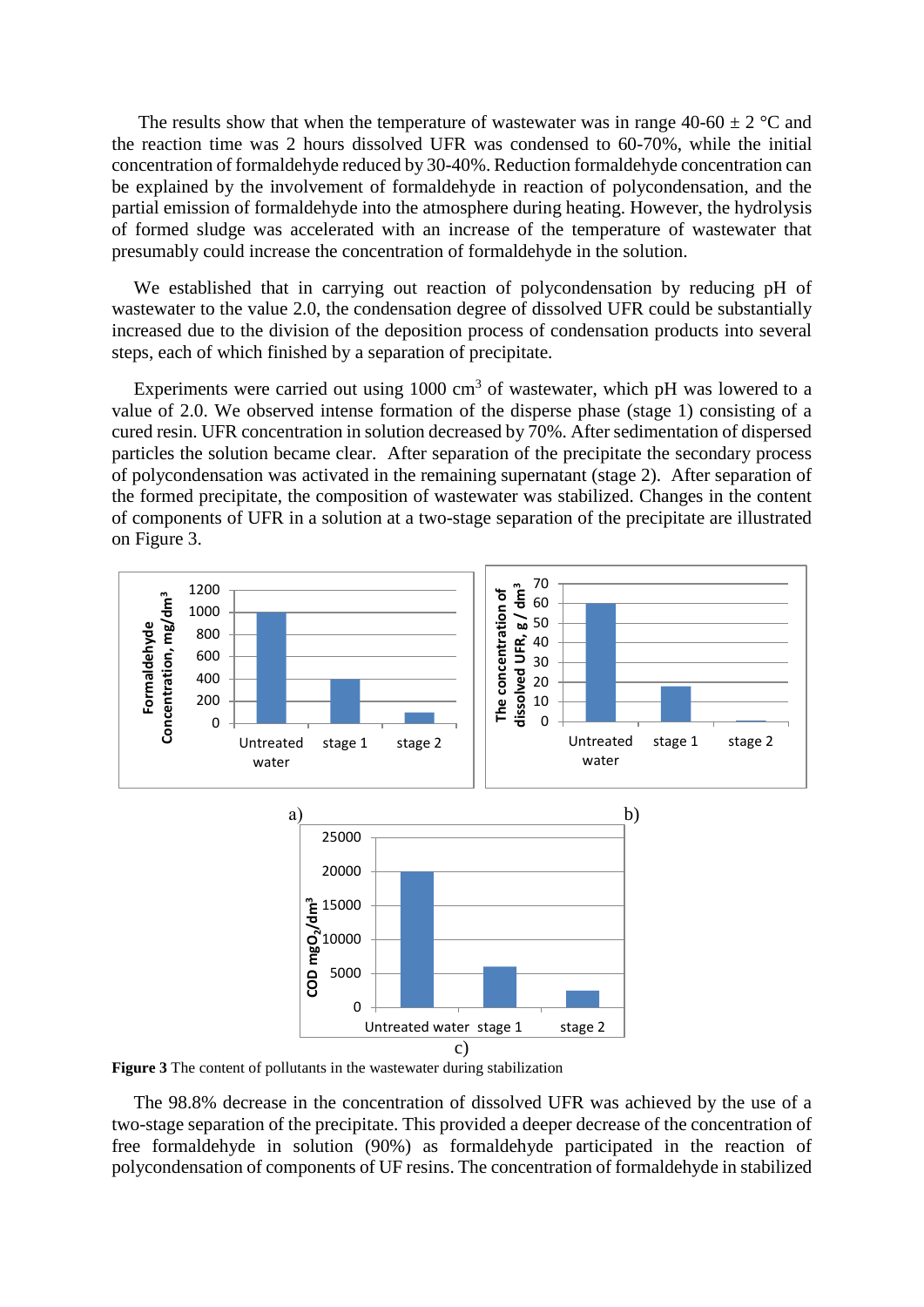wastewater (line 2) practically did not change for a long time if to compare with the untreated wastewater (line 1) figure 4.



**Figure 4** Time depending changes of formaldehyde content

Wastewater sludge is a white hygroscopic mass, which chemical composition is represented by a cured UF resins with a mass fraction of moisture from 70 to 80%. The precipitate contains a fairly large amount of nitrogen, which is a part of amino groups. Elemental analysis of the composition of solid state showed the following results: nitrogen - 35%, carbon - 31%, oxygen - 28%, hydrogen - 6%. Due to high nitrogen content, the precipitate can be considered as a potential nitrogen fertilizer.

After separation of the oligomeric products of UF resins wastewater was a transparent liquid with stable composition, and the formaldehyde content did not exceed 100 mg/dm<sup>3</sup>. The supernatant after stabilization of wastewater was neutralized to pH  $7$  with  $Ca(OH)_2$ .

#### **UV treatment of wastewater**

Obtained stabilized wastewater was used in the experiments on wastewater treatment from formaldehyde. In the work for the removal of formaldehyde the UV treatment using a catalytic  $TiO<sub>2</sub>$  was applied.

It is known that the main factor, effecting the initial rate of destruction of formaldehyde, is a pH value. The initial stage of the oxidation of aqueous formaldehyde solution proceeds via a radical mechanism. The depth of degradation increases at high concentrations of radicals (Shin, 1996, Kowalik, 2011). The changes in pH level lead to a significant increase of the initial rate of the process. In most cases it occurs with the increase of the concentration of hydroxyl radicals in an alkaline environment.

Two mechanisms of photodegradation of organic compounds involving the use of catalyst are possible. The first mechanism includes adsorption of organic substances onto the catalyst with subsequent oxidation of the hydroxyl radical. The second mechanism is a formation of hydroxyl radicals in the interaction of water with a catalyst and subsequent oxidation of the organic substrate.

Effect of catalyst on the process of photodegradation of formaldehyde was illustrated in Figure 5 and 6.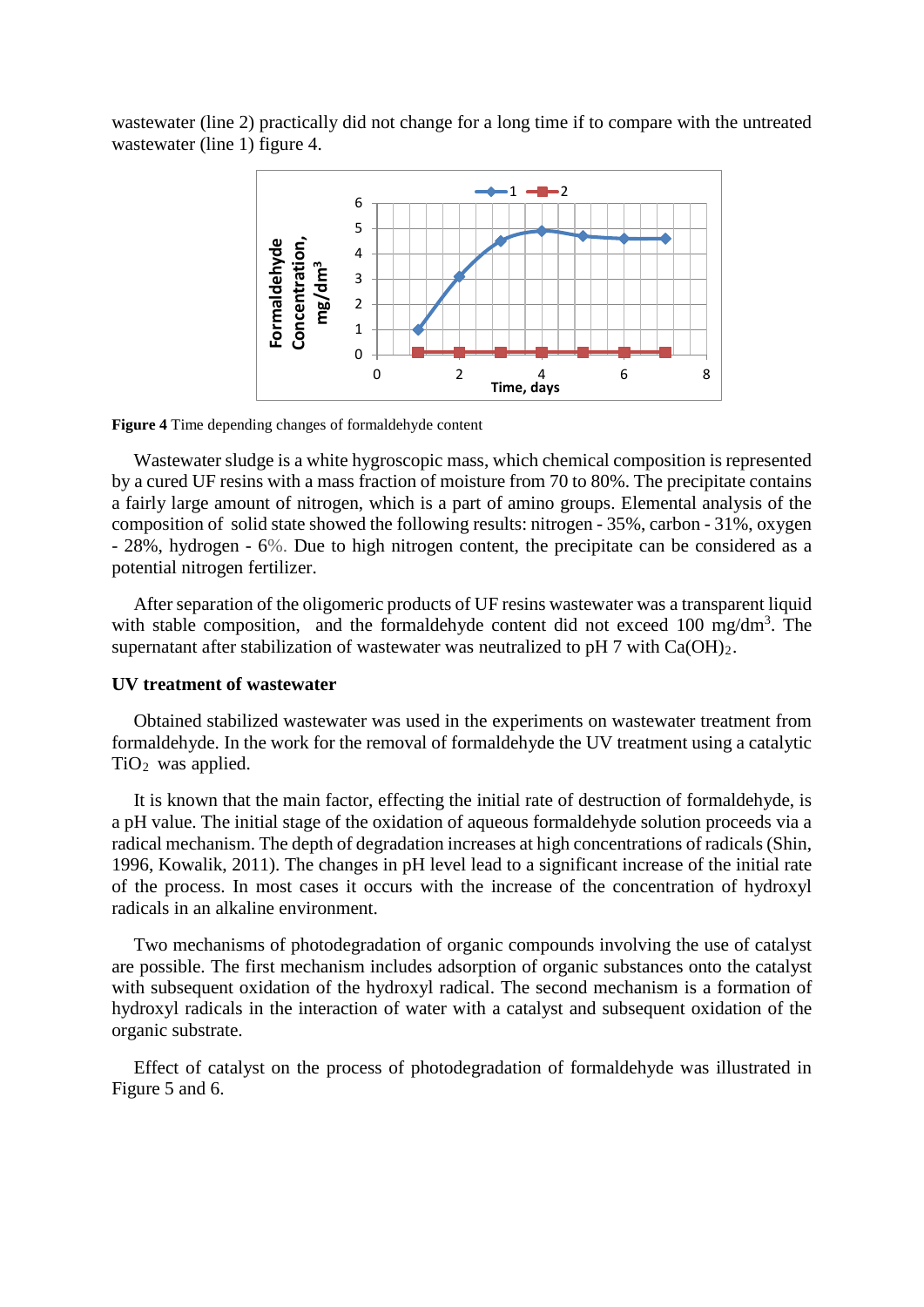

**Figure 5** Dependence of formaldehyde content in solution with UV treatment by time and pH values: 1) pH=4, 2) pH=7, 3) pH=11

As seen from Figures 5 and 6 the degradation rate of formaldehyde in presence of the catalyst and alkaline pH value increased.

During processing, the initial pH decreased (Table 1), indicating the formation of the intermediate product of formic acid by a mechanism which is shown below.

|  |  |  |  | Table 1 Change of pH during treatment of wastewater by UV light |  |  |
|--|--|--|--|-----------------------------------------------------------------|--|--|
|--|--|--|--|-----------------------------------------------------------------|--|--|

| pH      | $\mathbf{m}$ , min<br>$\mathbf{r}$ |      |     |      |  |  |
|---------|------------------------------------|------|-----|------|--|--|
|         |                                    |      |     | υc   |  |  |
| $pH=7$  | -                                  |      | o.y |      |  |  |
| $pH=11$ |                                    | 10.4 | 10, | 10.7 |  |  |

According to (Kowalik, 2011, Hong, 2005), photocatalytic oxidation of formaldehyde proceeds with participation of OH∙ radicals, which interact with the adsorbed molecule of HCHO as described by the following reactions:

 $HCHO + OH = HCO· + H<sub>2</sub>O$  (1)

 $HCO· + OH· = HCOOH$  (2)

 $HCOOH + 2h^+ = CO_2 + 2H^+$  (3) Catalyst - Without catalyst 120 concentration, mg/dm<sup>3</sup> **concentration, mg/dm3** 100 Formaldehyde **Formaldehyde**  80 60 40 20 0 0 5 10 15 20 25 30 35 **Т, min**

**Figure 6** Effect of the catalyst on the degradation of formaldehyde at pH 7.